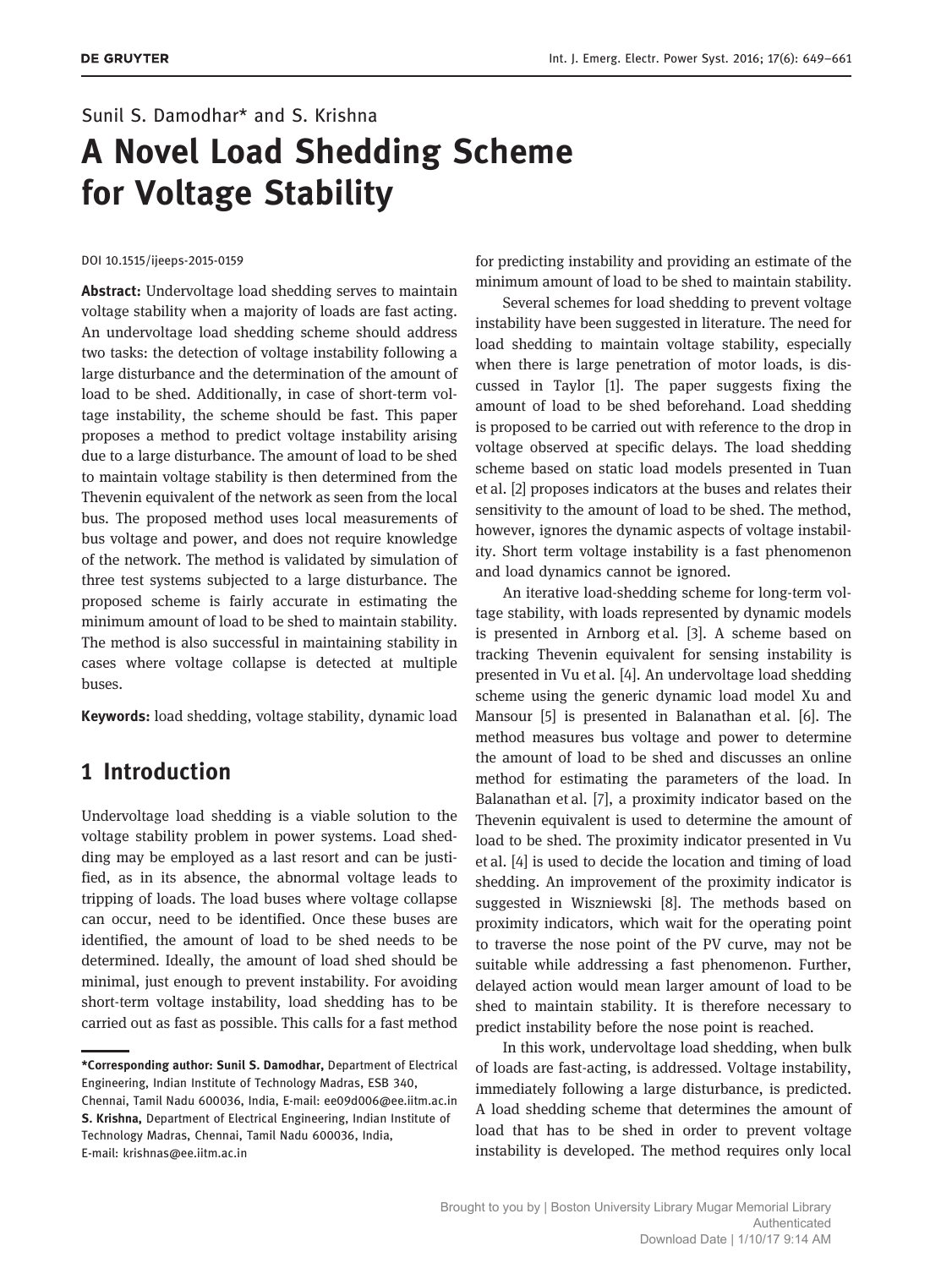measurements of bus voltage magnitude and bus active, reactive powers. The scheme is validated using simulations. Results for the 9-bus, 39-bus and 162-bus systems are presented. The method is found to be successful in detecting instability and in maintaining the stability of the system through load shedding at buses where instability is detected. In cases where voltage instability is detected only at a single bus, the method accurately determines the minimum amount of load to be shed to maintain stability. The method is also successful in maintaining stability when voltage collapse is observed at multiple buses.

The main contributions of the paper are:

- 1. A method is proposed to predict voltage instability arising due to a large disturbance. The method relies only on local measurements.
- 2. The paper proposes a method of determining the amount of load to be shed in order to avoid voltage instability.
- 3. The proposed method is validated by simulation studies on three test systems.

# 2 Single load connected to infinite bus

The most predominant loads are induction motor loads which tend to consume constant power following a change in voltage. Henriques et al. [9] shows how adequate modeling of induction motor loads helps in better prediction of system behaviour. The first-order dynamic model Abe et al. [10] serves as a suitable load model. The model has been extensively discussed in literature Sekine and Ohtsuki [11], Ohtsuki et al. [12], Pal [13, 14] The load is described by the differential equation

$$
T_L \frac{dG_m}{dt} = P_{L0} - V_m^2 G_m \tag{1}
$$

Where  $T_L$ , Time-constant of the load;  $G_m$ , Conductance of the load;  $P_{L0}$ , Initial steady-state active power consumed by the load;  $V_m$ , Load internal voltage.

A suitable time-constant may be chosen depending on the load composition IEEE [15]. The equivalent circuit of the load is shown in Figure 1.  $V/\theta$  and  $V_m/\theta_m$  are load bus voltage and load internal voltage respectively and  $X_m$ denotes the reactance of the load. Equation (1) can be derived from the following basic equation representing motor dynamics.

$$
\frac{2H}{\omega_0}\frac{d\omega}{dt} = T_{elec} - T_{mech}
$$
 (2)



Figure 1: Equivalent circuit of load.

where H is the inertia constant,  $\omega_0$  is the synchronous speed,  $T_{elec}$  is the electrical torque and  $T_{mech}$  is the load torque. The slip s is given by  $s = (\omega_0 - \omega)/\omega_0$  and  $T_{elec} = V_m^2(s/r)$ , where *r* is the rotor resistance at standstill. A comparison of eqs (1) and (2) gives  $T_L = 2Hr$  and  $G_m = s/r$ .

The load internal voltage  $V_m$  can be expressed in terms of the bus voltage V by the following equation

$$
V_m = \frac{V}{\sqrt{1 + G_m^2 X_m^2}}\tag{3}
$$

The active and reactive powers drawn by the load are functions of bus voltage  $V$  and the load parameters. These are given by

$$
P_L = \frac{V^2 G_m}{1 + G_m^2 X_m^2}
$$
  
\n
$$
Q_L = \frac{V^2 G_m^2 X_m}{1 + G_m^2 X_m^2}
$$
\n(4)

Immediately following a large disturbance, the load first changes according to its instantaneous characteristic (constant impedance) before adjusting the state-variable  $G_m$  to meet the demand. The initial values for  $G_m$  and  $X_m$ can be determined from load flow analysis.

Consider the simple system consisting of a load connected to an infinite bus through a double-circuit lossless transmission line. The infinite bus voltage is  $V_s$ . Let the system be operating at the stable equilibrium point. Then, a large disturbance in the form of loss of a transmission line circuit is assumed to occur. The pre-disturbance and the post-disturbance PV curves are shown in Figure 2. Point A is the pre-disturbance stable equilibrium point. Immediately following the disturbance, the operating point jumps to point  $B$  on the post-disturbance PV curve and moves towards the stable equilibrium point C. Along the curve AB, the load conductance  $G_m$  is equal to the predisturbance steady-state value. If the post-disturbance maximum power is greater than  $P_{L0}$ , the stable equilibrium point exists and the system is stable. If the postdisturbance maximum power is less than  $P_{L0}$ , as shown in Figure 3, the operating point moves along the PV curve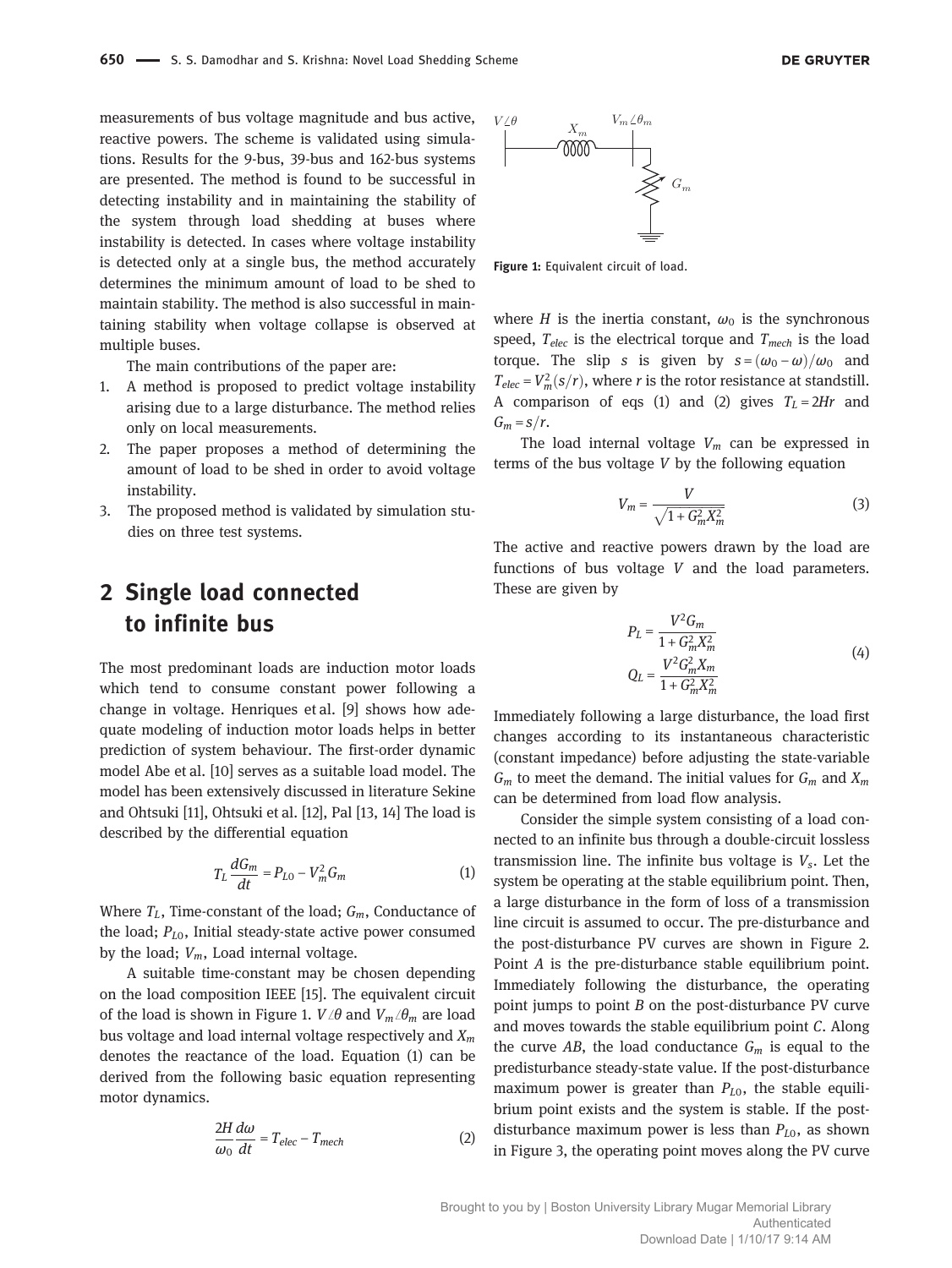

Figure 2: Load connected to infinite bus system, system is stable after a large disturbance.



Figure 3: Load shedding for load connected to infinite bus system.

towards the point O, resulting in voltage instability. The system can be stabilized by load-shedding.

Let  $P_{L1}$  be the steady-state active power after load-shedding. In order to shed the minimum amount of load and also ensure stability, the post load-shedding equilibrium point should lie on the nose-point of the PV curve. In other words, the post load-shedding maximum power should be equal to  $P_{L1}$ . Suppose the load is shed when the system is operating at the point D. Then, the operating point jumps to the nose point E on the post load-shedding PV curve. The curve DE corresponds to a specific value of load conductance  $G_m$ . Let  $X_t$  be the reactance of a transmission line circuit. Let n denote the ratio of  $P_{L1}$  to  $P_{L0}$ . Due to load shedding, the load reactance changes from  $X_m$  to  $X_m/n$ . For a lossless transmission line,

$$
P_{L1} = \frac{V_s^2}{2(X_t + \frac{X_m}{n})}
$$
(5)

$$
\frac{1}{G_{m1}} = X_t + \frac{X_m}{n} \tag{6}
$$

where  $G_{m1}$  is the steady-state value of the load conductance after load-shedding. From eq. (5),

$$
n = \frac{1}{X_t} \left( \frac{V_s^2}{2P_{L0}} - X_m \right) \tag{7}
$$

With resistance of the transmission line accounted for,  $n$ is obtained by solving the following two equations:

$$
n = \frac{V_s^2 \left(\frac{1}{G_{m1}}\right)}{P_{L0} \left[ \left(R_t + \frac{1}{G_{m1}}\right)^2 + \left(X_t + \frac{X_m}{n}\right)^2 \right]}
$$
(8)

$$
\frac{1}{G_{m1}} = \sqrt{R_t^2 + \left(X_t + \frac{X_m}{n}\right)^2} \tag{9}
$$

where  $R_t$  is the resistance of a transmission line circuit. The amount of load to be shed is  $(1 - n)P_{L0}$ .

# 3 Detection of instability in a large system

In a large system with multiple loads, voltage instability may be observed at more than one bus. Immediately following a large disturbance, it is necessary to determine whether the load power would recover to the predisturbance power. Whenever there is a disturbance such as a loss of a transmission line in a heavily loaded network, it is likely that the voltages drop at the load buses. This type of disturbance can even lead to voltage instability resulting in voltage collapse at some load buses. In order to detect this, it is necessary to monitor the voltages at the load buses; if there is a reduction in voltage, it is necessary to determine if this will eventually lead to voltage instability. Therefore, if the voltage falls below a threshold (predefined) value, it is presumed that a large disturbance might have occurred. In order to determine if this will lead to voltage instability, a curve is fit to the measurements of power at different instants. The maximum value of power on this curve is determined. Voltage instability is predicted if this maximum value is less than the pre-disturbance value of load power. From case studies, a  $4<sup>th</sup>$  order polynomial was found to give satisfactory results. This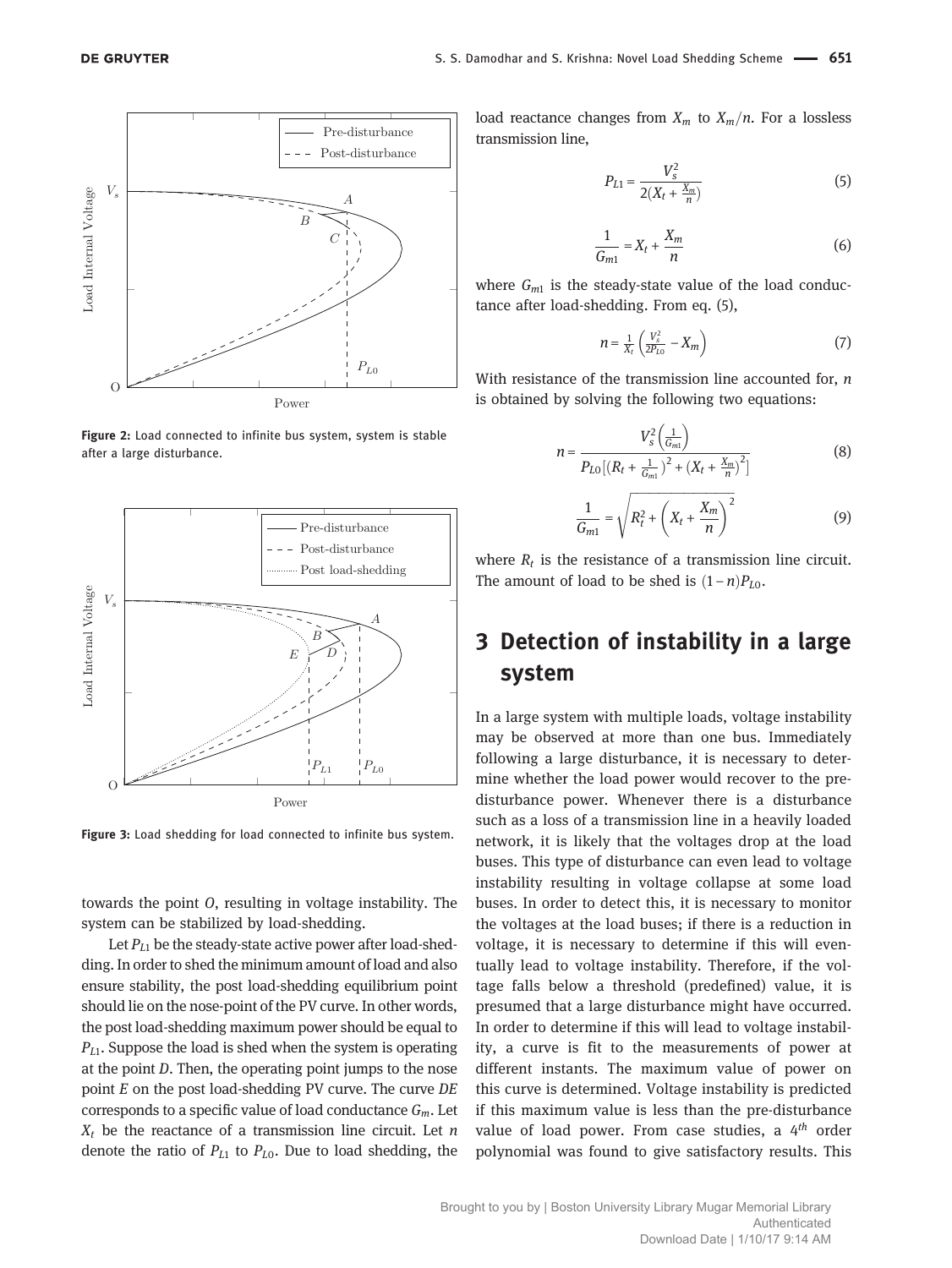

Figure 4: Curves fit at bus 5 of 9-bus system for  $2^{nd}$ ,  $3^{rd}$  and  $4^{th}$ polynomial orders.

is illustrated in Figure 4. Curves obtained using the  $2^{nd}$ ,  $3^{rd}$  and  $4^{th}$  order polynomials are plotted and compared with the actual curve when a disturbance in the form of loss of a transmission line occurs at  $t = 0.05$  s in the 9bus system. The actual curve of the active power drawn by the load at bus 5 is also shown, the pre-disturbance value of which is 1.25. A comparison of  $2^{nd}$ ,  $3^{rd}$  and  $4^{th}$ order polynomials in predicting maximum power, when a large disturbance in the form of loss of a transmission line occurs in each of the 9-bus, 39-bus, and 162-bus systems, is shown in Table 1.  $P_{\text{max}}$  is the maximum value of power and  $t_{\text{max}}$  is the instant at which  $P_{\text{max}}$  occurs. It can be seen that a  $4<sup>th</sup>$  order polynomial is required for accurate determination of  $P_{\text{max}}$ .

# 4 Load shedding scheme

The strategy for load-shedding given in Section 2 for a single load connected to infinite bus system, can be extended to a large system with multiple loads. The amount of load shed may be deemed to be minimum required if, after shedding, the steady-state operation is at the nose-point of the PV curve. The minimum amount of load to be shed is obtained by determining the Thevenin equivalent of the system as seen from the load bus. If the bus voltage falls by more than 5%, a  $4<sup>th</sup>$  order polynomial approximation of the bus power as a function of time is obtained to determine the maximum power  $P_{\text{max}}$ . If the maximum value predicted by curve fitting is less than the pre-disturbance power, then it can be concluded that voltage instability will occur. When voltage instability is predicted, the Thevenin parameters of the system viz. Thevenin voltage  $E_{Th}$  and Thevenin impedance  $R_{Th} + jX_{Th}$ are estimated. If there is a disturbance, due to system dynamics, the Thevenin parameters change during the transient. The variation of Thevenin voltage magnitude, Thevenin resistance, and reactance, as seen from bus 35, when a large disturbance in the form of loss of transmission line occurs in the 39-bus system, is shown in Figure 6. It can be seen that the Thevenin parameters only vary slightly in the post-disturbance period.

The magnitude of the load current is

$$
I = \frac{E_{Th}}{\sqrt{(R_{Th} + \frac{1}{G_m})^2 + (X_{Th} + X_m)^2}}
$$
(10)

Values of  $G_m$  and  $X_m$  can be determined from the load active and reactive powers and the bus voltage. The three unknown quantities  $E_{Th}$ ,  $R_{Th}$ , and  $X_{Th}$  can be calculated

Table 1: Comparison of  $2^{nd}$ ,  $3^{rd}$  and  $4^{th}$  order polynomials in predicting power maxima.

| <b>System</b> | Load bus |                  |               |                  |               |                  | <b>Predicted values</b> |                  | <b>Actual values</b> |  |
|---------------|----------|------------------|---------------|------------------|---------------|------------------|-------------------------|------------------|----------------------|--|
|               |          | $2^{nd}$ order   |               | $3^{rd}$ order   |               | $4^{th}$ order   |                         |                  |                      |  |
|               |          | $P_{\text{max}}$ | $t_{\rm max}$ | $P_{\text{max}}$ | $t_{\rm max}$ | $P_{\text{max}}$ | $t_{\rm max}$           | $P_{\text{max}}$ | $t_{\rm max}$        |  |
| 9 bus         | 5        | 0.9794           | 0.0900        | 0.9799           | 0.0900        | 0.9799           | 0.0849                  | 0.9799           | 0.0833               |  |
| 39 bus        | 35       | 2.7928           | 0.1035        | 2.8200           | 0.1469        | 2.8199           | 0.1473                  | 2.8199           | 0.1499               |  |
| $162$ bus     | 90       | 0.4325           | 0.1051        | 0.4433           | 0.1946        | 0.4438           | 0.1699                  | 0.4432           | 0.1833               |  |
|               | 71       | 0.2596           | 0.1022        | 0.2541           | 0.1046        | 0.2609           | 0.1183                  | 0.2612           | 0.1334               |  |
|               | 85       | 0.3630           | 0.1612        | 0.3631           | 0.1815        | 0.3761           | 0.2018                  | 0.3791           | 0.2166               |  |
|               | 86       | 0.4776           | 0.1967        | 0.4776           | 0.2047        | 0.4821           | 0.2101                  | 0.4884           | 0.2917               |  |
|               | 87       | 0.1625           | 0.3055        | 0.1626           | 0.4218        | 0.1637           | 0.5500                  | 0.1658           | 0.6000               |  |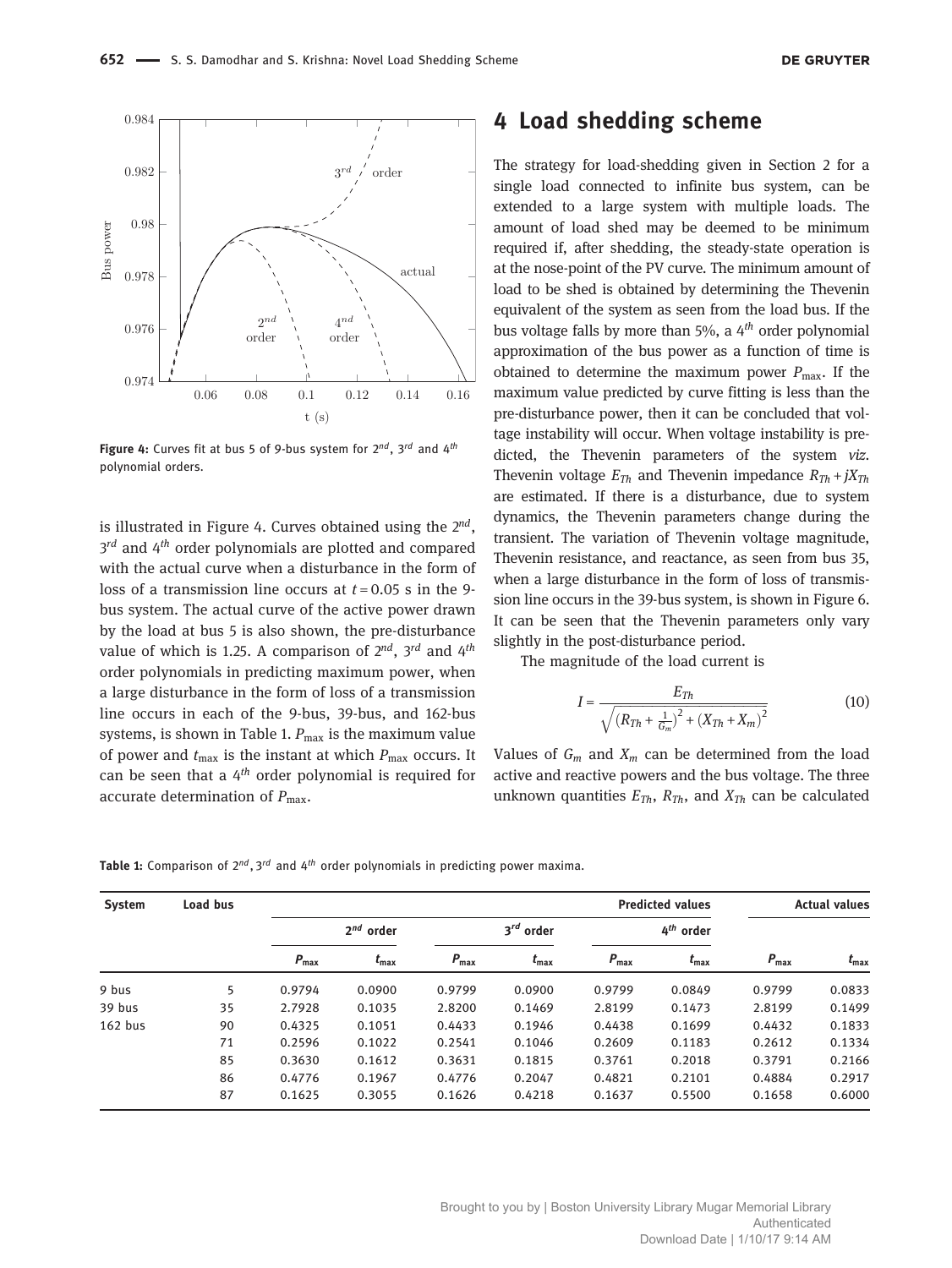| <b>System</b> | <b>Transmission</b> | <b>Buses at which</b> | Thevenin parameters |          |          |          |          |          |  |
|---------------|---------------------|-----------------------|---------------------|----------|----------|----------|----------|----------|--|
|               | line tripped        | voltage<br>collapses  | <b>Estimated</b>    |          |          | Actual   |          |          |  |
|               |                     |                       | $E_{Th}$            | $R_{Th}$ | $X_{Th}$ | $E_{Th}$ | $R_{Th}$ | $X_{Th}$ |  |
| 9-bus         | $4 - 5$             | 5                     | 1.113               | 0.069    | 0.285    | 1.097    | 0.049    | 0.290    |  |
| 39-bus        | $35 - 36$           | 35                    | 0.990               | 0.002    | 0.060    | 0.962    | 0.006    | 0.044    |  |
| $162-bus$     | $89 - 90$           | 90                    | 1.067               | 0.227    | 0.479    | 1.071    | 0.242    | 0.460    |  |
| $162-bus$     | $71 - 150$          | 71                    | 1.054               | 0.224    | 0.407    | 0.983    | 0.136    | 0.377    |  |
|               |                     | 85                    | 1.048               | 0.115    | 0.227    | 0.966    | 0.091    | 0.218    |  |
|               |                     | 86                    | 1.035               | 0.048    | 0.126    | 0.960    | 0.054    | 0.118    |  |
| $162-bus$     | 149-150             | 71                    | 1.055               | 0.234    | 0.406    | 0.984    | 0.145    | 0.374    |  |
|               |                     | 85                    | 1.050               | 0.118    | 0.226    | 0.964    | 0.094    | 0.217    |  |
|               |                     | 86                    | 1.029               | 0.047    | 0.125    | 0.958    | 0.054    | 0.117    |  |
|               |                     | 150                   | 0.934               | 0.201    | 0.445    | 0.899    | 0.180    | 0.427    |  |

Table 2: Comparison of Thevenin parameters obtained from (10) with actual values at the end of three measurements.

using eq. (10) from three sets of measurements at three different instants assuming that they are constant. This method is similar to the methods described in Corsi and Taranto [16], Abdelkader and Morrow [17]. A comparison of the actual Thevenin parameters and the estimated values at the the instant of the third measurement, is shown in Table 2. The Thevenin parameters shown are those seen from buses where instability is predicted as the result of a large disturbance in the form of loss of a transmission line.

The amount of load to be shed is determined using the following equations which are obtained from eqs (8), (9) by replacing  $V_s$ ,  $R_t$  and  $X_t$  by  $E_{Th}$ ,  $R_{Th}$  and  $X_{Th}$ respectively.

$$
n = \frac{E_{Th}^2(\frac{1}{G_{m1}})}{P_{LO}[(R_{Th} + \frac{1}{G_{m1}})^2 + (X_{Th} + \frac{X_m}{n})^2]}
$$
(11)

$$
\frac{1}{G_{m1}} = \sqrt{R_{Th}^2 + \left(X_{Th} + \frac{X_m}{n}\right)^2}
$$
 (12)

For those buses for which  $n$  is greater than 1 or less than 0, 100 % of the load is shed as it indicates that, after load shedding, there is no equilibrium point. The load-shedding scheme is summarized in Figure 5.

The proposed method is devised for online implementation and involves the following computations:

1. Fitting a  $4<sup>th</sup>$  order polynomial curve to the power measurements which requires solution of four linear equations, and prediction of  $P_{\text{max}}$  which requires the solution of a nonlinear equation.

- 2. Determination of  $G_m$  and  $X_m$  from the measured values of load active power, load reactive power and bus voltage, using (4).
- 3. Determination of the Thevenin equivalent parameters  $E_{Th}$ ,  $R_{Th}$ , and  $X_{Th}$  by solving three nonlinear equations which are three instances of (10).
- 4. Determination of the amount of load to be shed by solving the two nonlinear equations (11) and (12).

# 5 Case studies

The load-shedding scheme is validated through simulation of the 9-bus, 39-bus and 162-bus systems when a large disturbance in the form of loss of a transmission line occurs. The disturbance is assumed to occur at  $t = 0.05$  s. Load time-constant  $T<sub>L</sub> = 0.03$  s. The generators are assumed to be driven by a single reheat steam turbine the data for which are given in Appendix. Simulations are carried out in the programming language [18] Octave.

#### 5.1 9-bus system

The generators of the 9-bus system are represented by the two-axis model. A static exciter having excitation limits  $E_{fdmin} = -10$ ,  $E_{fdmax} = +10$  and  $K_A = 200$ ,  $T_A = 0.05$ s, is assumed. System data are available in Sauer and Pai [19].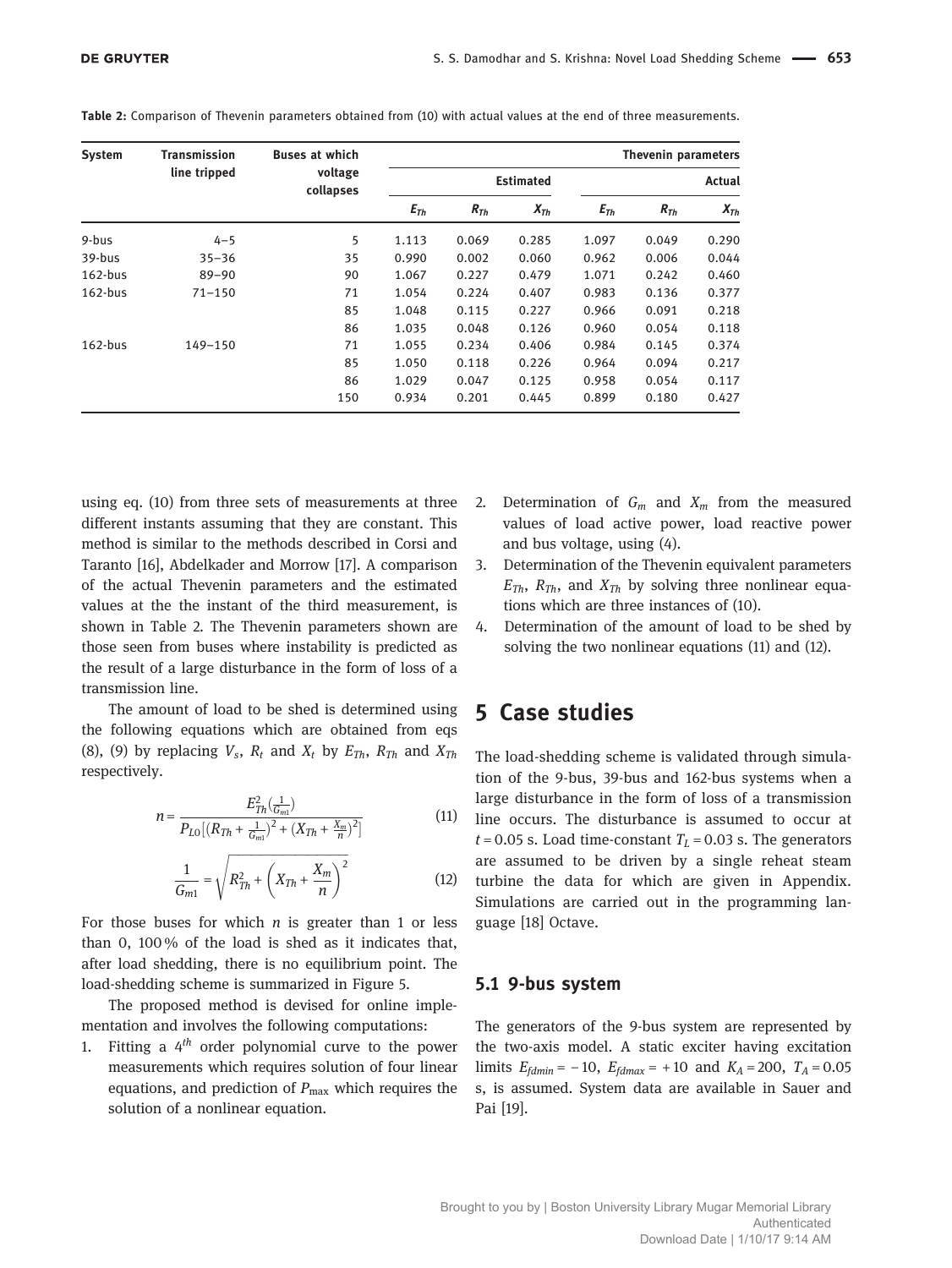

Figure 5: Load shedding scheme.

In the absence of corrective action, the 9-bus system is found to be unstable when the transmission line connecting buses 4 and 5 is tripped. Voltage instability is predicted at bus 5. The proposed scheme makes the system stable by shedding 38.84 % of load at bus 5. To maintain stability, the minimum amount of load to be shed at bus 5, obtained by trial and error, is found to be 31 %. The bus voltage and internal voltage of bus 5, with and without load-shedding and the trajectory along the PV curves are shown in Figure 7.

#### 5.2 39-bus system

The generators of the 39-bus system are represented by the two-axis model with static exciter. System data are available in Padiyar [20].

The 39-bus system is found to be unstable when the transmission line connecting buses 35 and 36 is tripped. Voltage collapse leading to instability is predicted at bus 35. The proposed scheme makes the system stable by shedding 33.02 % of load at bus 35. By trial and error, the minimum amount of load to be shed to maintain stability is found to be 29 %. Figure 8 shows the bus voltage and internal voltage of bus and the trajectory along the PV curves of bus 35.

#### 5.3 162-bus system

The generators of the 162-bus system are represented by the classical model. It is assumed that the value of damping coefficient *D* of the generators is given by  $\frac{D\omega_B}{2H} = 0.1$ , where  $\omega_B$  is the base angular frequency and H is inertia constant. System data are available in [21].

The 162-bus system is found to be unstable in three cases: tripping of transmission lines 89–90, 71–150, and 149–150. When the transmission line connecting buses 89 and 90 is tripped, voltage instability is predicted only at bus 90 of the system. Voltage stability is achieved by shedding 20.31 % of load at bus 90 using the proposed scheme. The minimum amount of load to be shed at bus 90, to maintain stability, is found to be 20 %. The bus voltage and internal voltage of bus 90, with and without load shedding are shown in Figure 9; the trajectory along the PV curves are also shown.

Voltage instability is predicted at multiple buses when either of the transmission lines 71–150 and 149– 150 is tripped. When the transmission line 71–150 is tripped, voltage instability is predicted at buses 71, 85 and 86. When the transmission line 149–150 is tripped, voltage instability is predicted at buses 71, 85, 86 and 150. In both the cases, a valid value for  $n(0 \le n \le 1)$  is obtained only for bus 71. At the other buses, the calculated value of n does not lie between 0 and 1; this means that if load-shedding is done at any of these buses alone, equilibrium point does not exist and the system does not stabilize. At such buses, 100 % of the load is shed. The bus voltage and internal voltages of buses where voltage collapses, with and without load-shedding are shown in Figures 10 and 11. The trajectory along the PV curves of bus 71 are also shown. The impact of load-shedding at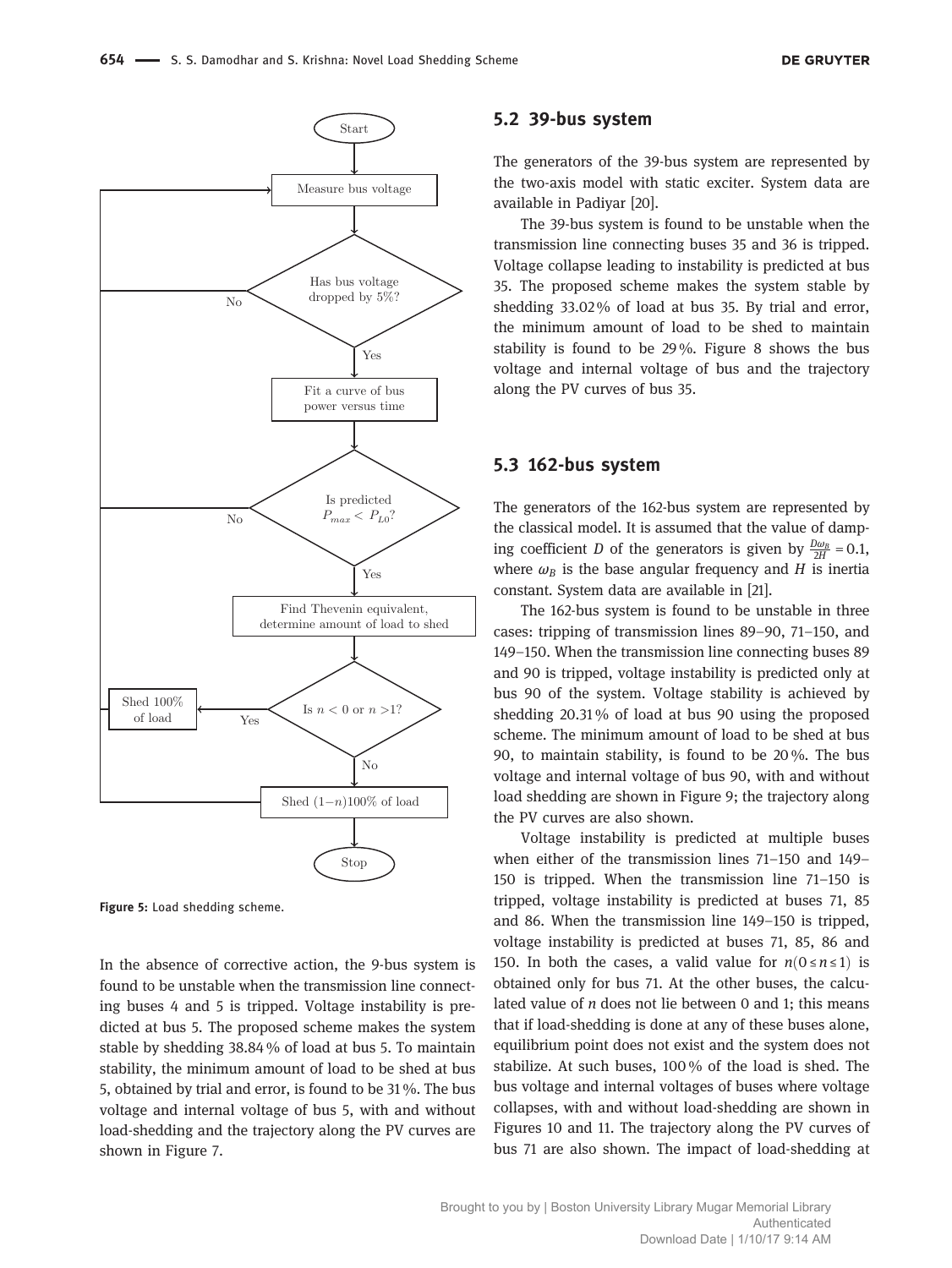





Brought to you by | Boston University Library Mugar Memorial Library Authenticated Download Date | 1/10/17 9:14 AM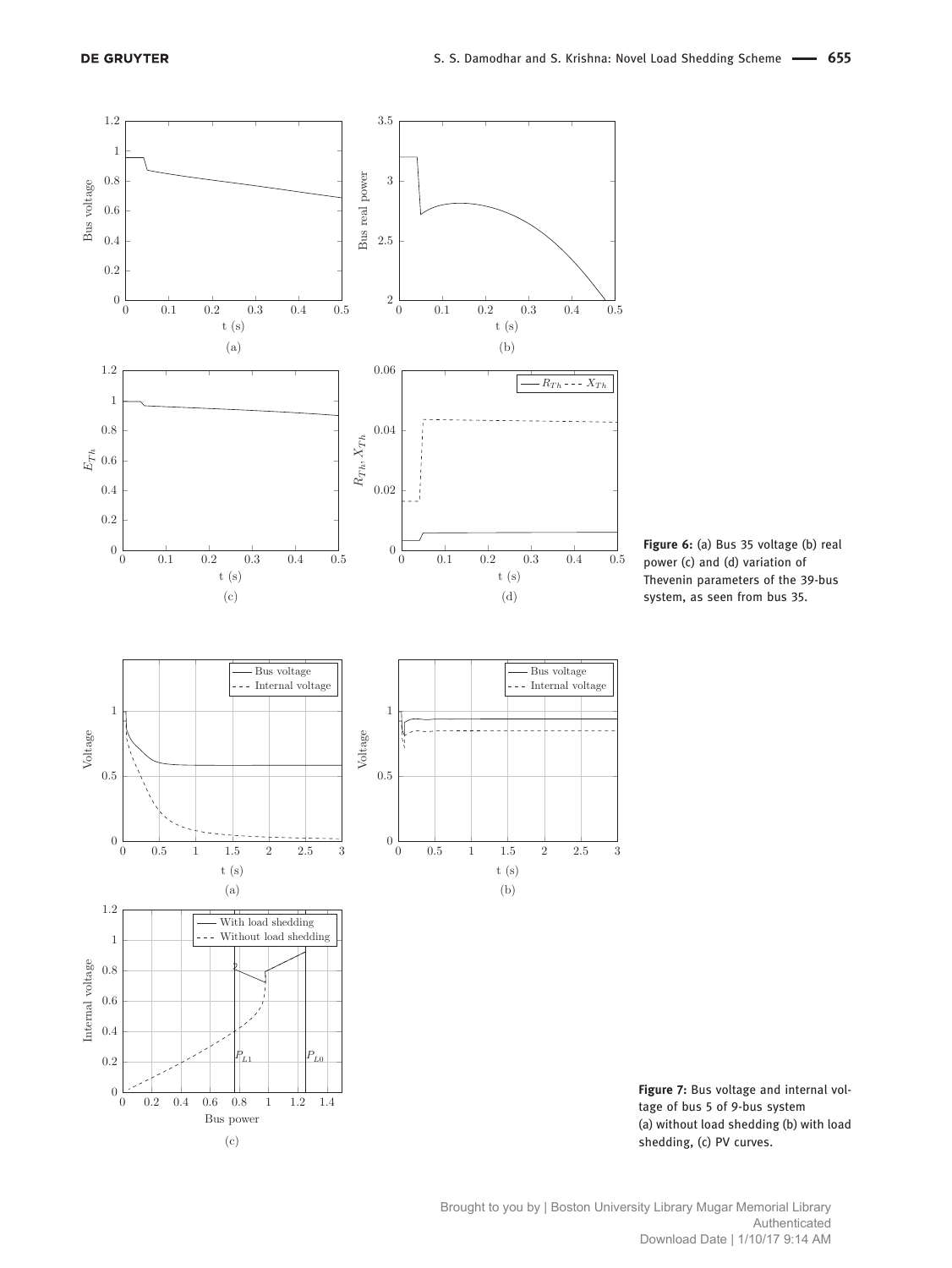



Figure 9: Bus voltage and internal voltage of bus 90 of 162-bus system (a) without load shedding (b) with load shedding, (c) PV curve.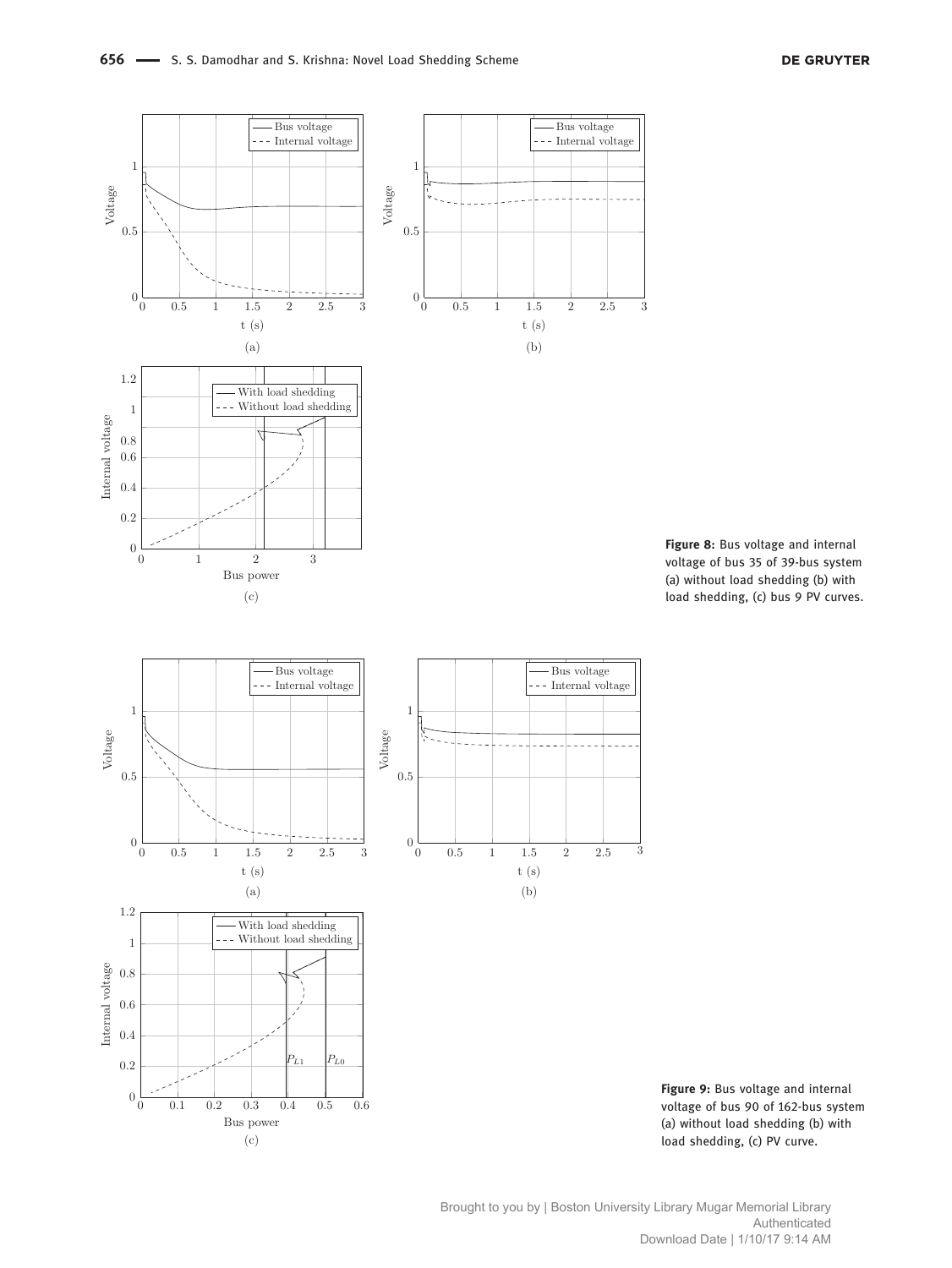bus 71, as well as at other buses, on the PV curve of bus 71 is explained in detail with reference to Figure 10(C). Point A corresponds to the initial operating point. Following the large disturbance, the operating point moves along BC, part of a PV curve. At C, voltage instability is predicted at buses 71, 85 and 86 and load is shed at the buses. The instant of instability prediction is same at all the buses. The operating point jumps to D and moves along DE before settling at E, drawing power  $P_{L1}$ . The load-shedding at buses 85 and 86 influences the post-shedding PV curve at 71, shifting it to the right.

The results of load shedding for the three systems considered are summarized in Table 3. The amount of load to be shed as per the proposed scheme is compared with the minimum amount of load to be shed in order to maintain voltage stability. The comparison is possible only for cases in which instability is detected at a single load bus; it can be seen that the proposed scheme gives load shedding amounts close to the minimum required values.

### 6 Discussion

The aim of a load shedding scheme, which is employed as a last resort, is to prevent instability so that slower acting devices can act to restore the voltage. The problem of short term voltage instability arises due to fast acting loads. Following a disturbance, fast acting loads tend to draw constant power, thereby leading to voltage collapse at the load bus. While shedding load, it is desirable that the minimum amount of load be shed in the process. This calls for a fast method to determine the amount of load to be shed.

The most important aspects of a load shedding scheme are detection of instability and amount of load to be shed. This work proposes an improvement over the method of using bus voltage as a criterion to shed fixed amount of load after certain delays. The disadvantages of using voltage alone as a criterion to shed fixed amount of loads is that it is not possible to fix the amount *a priori*. Further, if load-shed is insufficient,



Figure 10: Bus voltage and internal voltage of bus 71, 85, and 86 of 162-bus system when line between buses 71 and 150 is tripped: (a) without load shedding (b) with load shedding, (c) bus 71 PV curves.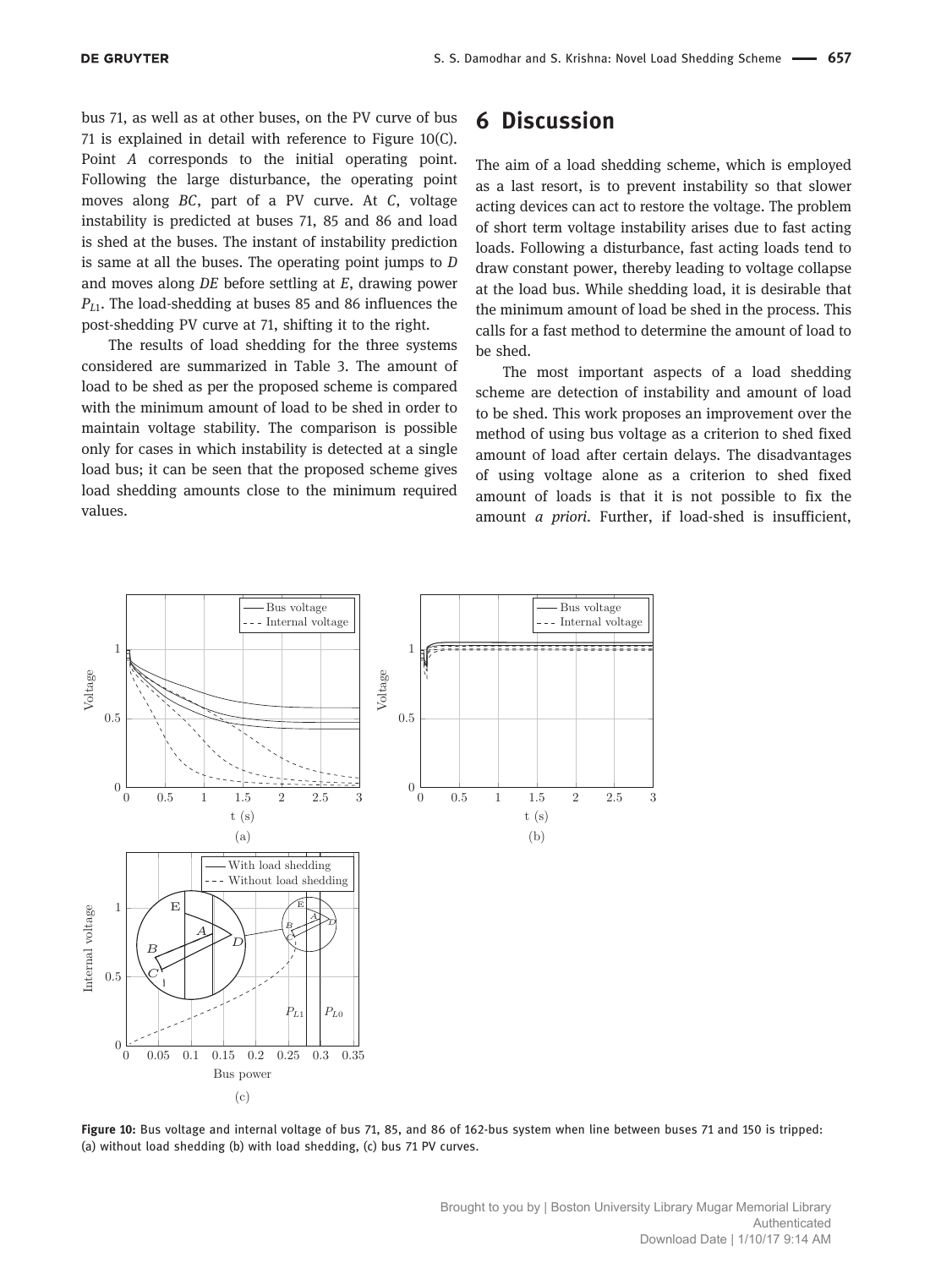

Figure 11: Bus voltage and internal voltage of bus 71, 85, 86, and 150 of 162-bus system when line between buses 149 and 150 is tripped: (a) without load shedding (b) with load shedding, (c) bus 71 PV curves.

| <b>System</b> | <b>Transmission</b> | <b>Buses at which</b> | Amount of load to be shed (%) |                                              |  |
|---------------|---------------------|-----------------------|-------------------------------|----------------------------------------------|--|
|               | line tripped        | voltage<br>collapses  | Proposed<br>scheme            | Minimum required<br>to maintain<br>stability |  |
| 9-bus         | $4 - 5$             | 5                     | 38.84                         | 31                                           |  |
| 39-bus        | $35 - 36$           | 35                    | 33.24                         | 29                                           |  |
| $162-bus$     | $89 - 90$           | 90                    | 20.31                         | 20                                           |  |
| $162-bus$     | $71 - 150$          | 71                    | 7.19                          |                                              |  |
|               |                     | 85                    | 100.00                        |                                              |  |
|               |                     | 86                    | 100.00                        |                                              |  |
| $162-bus$     | 149-150             | 71                    | 7.97                          |                                              |  |
|               |                     | 85                    | 100.00                        |                                              |  |
|               |                     | 86                    | 100.00                        |                                              |  |
|               |                     | 150                   | 100.00                        |                                              |  |

Table 3: Comparison of amount of load shed by proposed scheme and minimum required amount.

further load-shedding may be necessary. Shedding insufficient load will lead to increased amount of loadshedding to be done at later instants and stability is not assured. This was tried for the 9-bus system. Loadshedding is carried out for the same disturbance but with voltage alone as a criterion as suggested in Taylor [1]. A fixed amount of load, 5 % of remaining load, is shed every time the voltage falls by 5 % of the pre-disturbance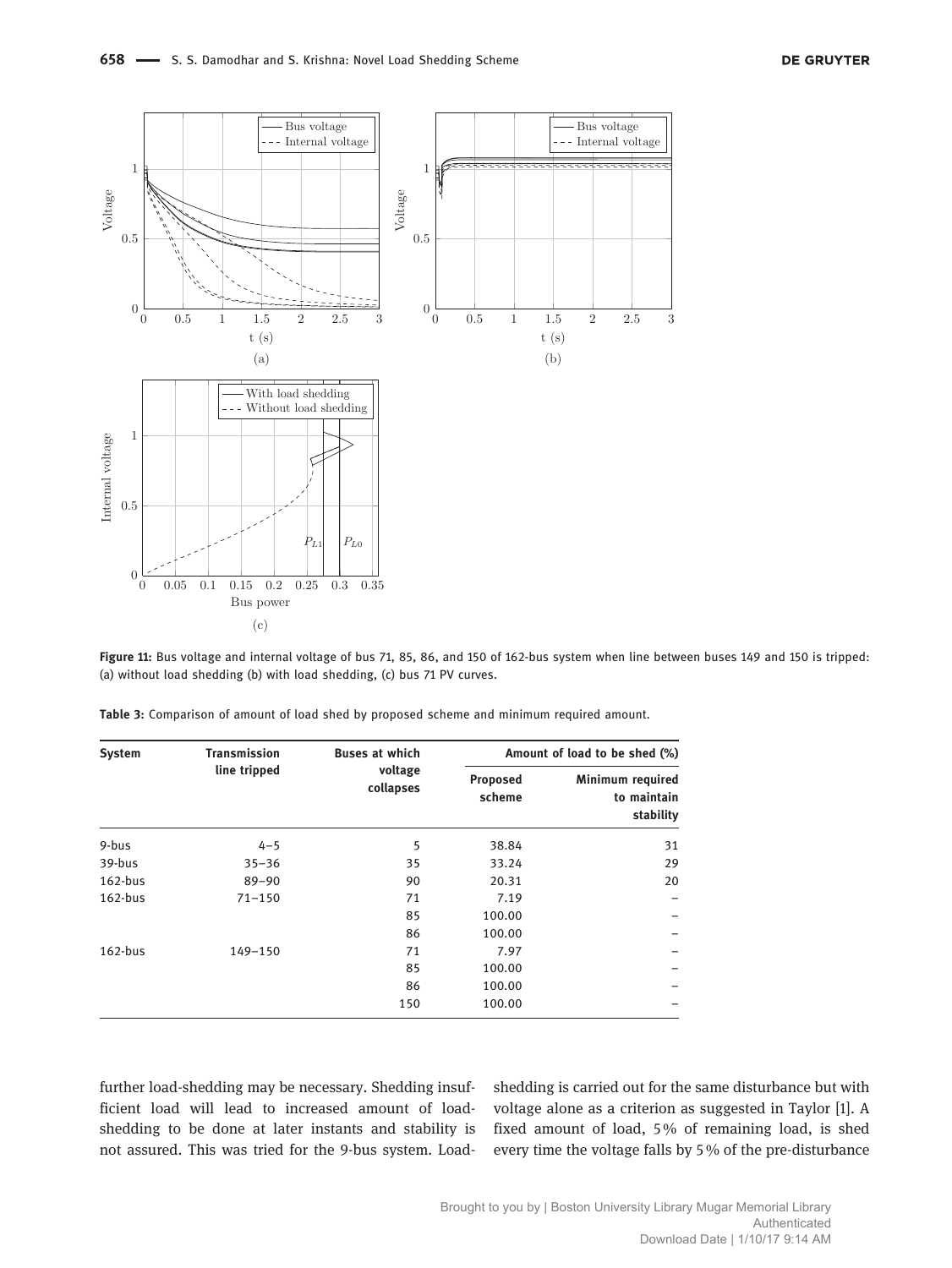value. For comparison with proposed method, voltage measurements are assumed to be taken in the same time interval as the five measurements of bus active power. It was found that this method requires 84 % of the load to be shed at bus 5 and 9.75 % of the load to be shed at bus 8 in order to restore the voltage to the desired value. On the other hand, the proposed scheme ensures timely shedding of only 38.84 % of the load which is slightly higher than the minimum required amount of 31 % as shown in Table 3.

Predicting voltage instability helps in minimizing the amount of load shed, unlike as in Vu et al. [4], Balanathan et al. [7], where the criteria for initiating load-shedding is the equivalencing of load and Thevenin impedances. Further, in all cases, while predicting the maximum power  $P_{\text{max}}$  using curve fitting,  $P_{\text{max}}$ was predicted with sufficient accuracy by the curves fit from the first five measurements. The proposed method relies only on local measurements unlike methods such as Adewole et al. [22] which are centralized schemes that employ wide area measurements. Unlike Deuse et al. [23] in which the amount of load to be shed depends on the initial transformer loading, the proposed method determines the amount of load to be shed based on the prevailing system conditions.

Another important factor taken into account in this work is the change in Thevenin equivalent as seen from the internal bus of the load, post load-shedding. When a large amount of load is shed, it is evident from the model of the load that the Thevenin equivalent, as seen from the internal bus, changes as a consequence of shedding. This factor is taken into account when deciding the amount of load so as to ensure an equilibrium point, post loadshedding. Equations (11), (12) take into account, the change in Thevenin parameters as a consequence of change in the reactance of the load as load is shed. This is done assuming that the network does not contribute to the change in Thevenin parameters after loadshedding. In practice, after load-shedding, the contribution of the network to the change in Thevenin parameters is found to be small.

The proposed method is successful in making the system stable even if, in the course of stability prediction, the nose point of the PV curve is traversed. This allows for inclusion of measurement and circuit-breaker operation delays. Figure 12 shows the PV curves for the 9-bus system for which load-shedding is carried out for the same disturbance but assuming a delay of one cycle of fundamental frequency for measurement and three cycles for circuit-breaker operation; the nose point is already traversed at the instant of load-shedding. The amount of



Figure 12: PV curves of 9-bus system with delays for measurement and CB operation accounted for.

load shed is 40%, which is higher than the minimum amount (31 %) without assuming any delays. While assuming delays, to ensure stability, a higher required amount may be shed.

The proposed scheme is devised to determine the minimum amount of load required to be shed, and shedding this amount of load results in operation at the nose point with zero margin. In this case, there is a risk of instability arising due to uncertainities in the model and parameter values. Therefore, a margin has to be maintained by shedding the load, the amount of which is slightly higher than the minimum required. However, this requires the knowledge of the minimum amount of load to be shed which is determined by the proposed method. Incidentally, in the cases reported in the paper, the amount of load shed by the proposed method is marginally higher than the minimum required amount.

In this paper, the Thevenin equivalent circuit parameters  $E_{Th}$ ,  $R_{Th}$ , and  $X_{Th}$  are defined by (10). It is to be noted that, even during a transient, if the voltages and currents are assumed to be slowly varying phasors, the system can be represented by an equivalent circuit under the following conditions:

- 1. Generators are represented by certain models such as classical model or two axis model with direct axis and quadrature axis reactances being equal.
- 2. Load has an equivalent circuit.

The generator equivalent circuit is a variable voltage source in series with a fixed impedance. The load is a variable impedance; for example, in this paper, the load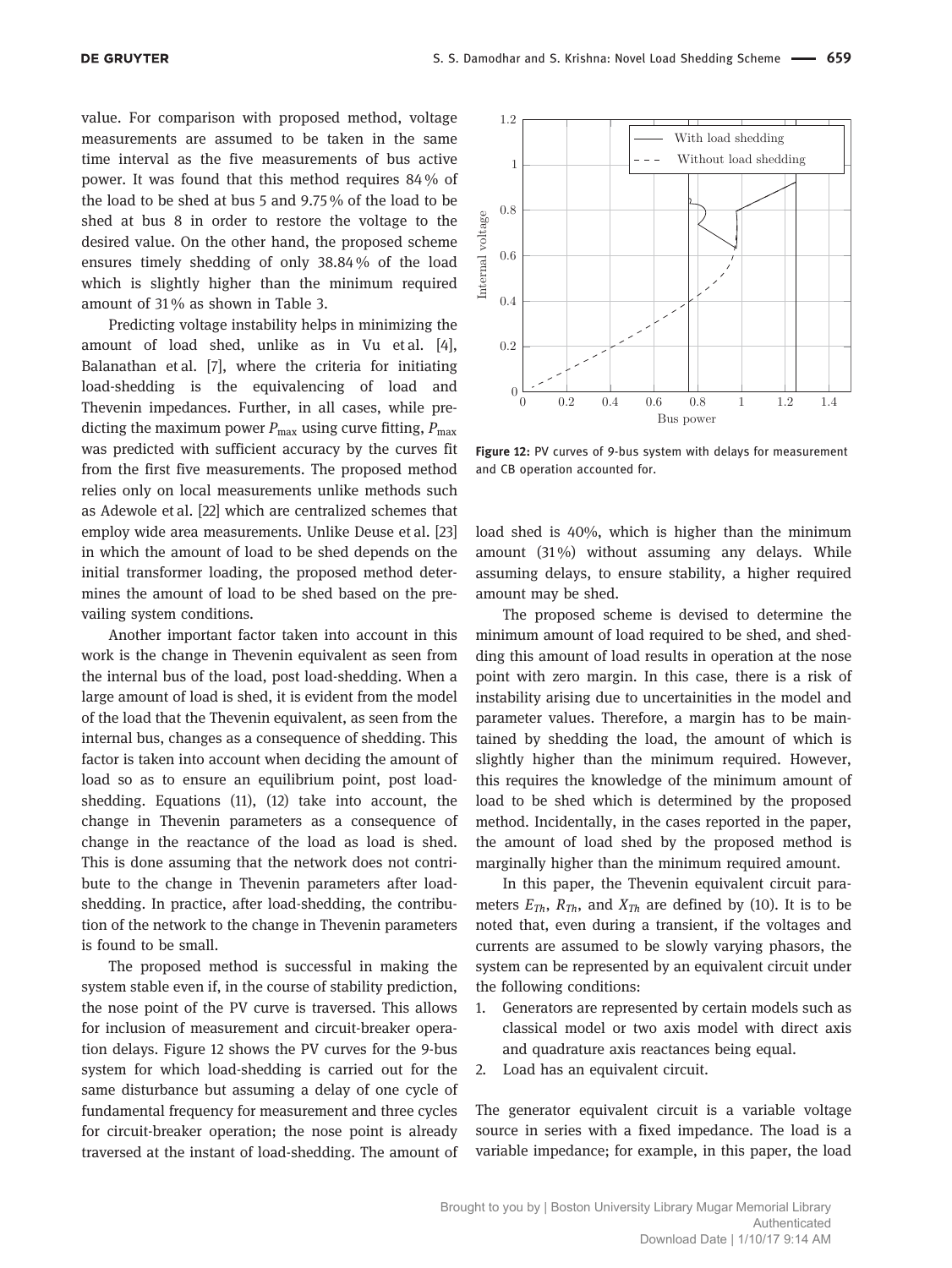has an equivalent circuit shown in Figure 1 where conductance  $G_m$  is a variable. This results in the Thevenin circuit parameters being not constant and hence estimation of their values is challenging. There are high frequency network transients as well as variations corresponding to a larger time constant (or low frequency oscillations) in the measurements, due to the disturbance. In this work, we have assumed that the high frequency transients would have decayed by the instant of the first measurement. For the systems studied and the disturbances considered, the low frequency oscillations are not significant.

From Table 2, it can be seen that in most of the cases the Thevenin parameters estimated from local measurements are close to the actual values. The Thevenin parameters may be obtained using PMU data as discussed in Abdelkader and Morrow [17]. It can be seen that the method presented in this paper i. e. using (10), is equivalent to the methods described in [4] and [16]. The method in [16] is a reformulation of method in [4]; the method serves to synchronize the three measurements to the same reference by triangulating them.

The results presented in Table 3 show that the proposed method gives fairly accurate results. A comparison of the minimum amount of load to be shed and that given by the method shows that the method gives results close to the minimum amount of load to be shed. Load shed is slightly higher than the minimum amount. This ensures stability. Further, in all cases, a single load-shedding was sufficient and the need for further shedding did not arise. The method is thus simple, fast and efficient in addressing short-term voltage stability.

### 7 Conclusions

A simple and computationally efficient undervoltage load shedding scheme for avoiding short-term voltage instability is proposed. A method to predict voltage instability by estimating the maximum power on the post-disturbance PV curve using measurements of bus power is suggested. If instability is predicted, an estimate of the amount of load to be shed is obtained using the Thevenin equivalent of the network as seen from the load bus. Thevenin parameters determined from three measurements were found to be comparable with the actual Thevenin parameters. Simulations are carried out on three test systems to validate the scheme. In cases where instability is predicted at a single bus, a comparison with the actual

amount of load to be shed shows that the method gives results close to the actual amount. The method is also successful in preventing instability when voltage collapse is predicted at several buses.

# Appendix

#### 8.1 Turbine data

Data for single reheat turbine Kundur [24]:  $F_{HP} = 0.3$ ,  $T_{RH} = 7.0$  s, Speed droop  $R = 5\%$ .

### References

- 1. Taylor C. Concepts of undervoltage load shedding for voltage stability. IEEE Trans Power Del 1992;7:480–8.
- 2. Tuan T, Fandino J, Hadjsaid N, Sabonnadiere J, Vu H. Emergency load shedding to avoid risks of voltage instability using indicators. IEEE Trans Power Syst 1994;9:341–51.
- 3. Arnborg S, Andersson G, Hill D, Hiskens I. On undervoltage load shedding in power systems. Int J Electri Power Energy Syst 1997;19:141–9.
- 4. Vu K, Begovic M, Novosel D, Saha M. Use of local measurements to estimate voltage-stability margin. In Power Industry Computer Applications, 1997. 20th International Conference on, 1997:318–23.
- 5. Xu W, Mansour Y. Voltage stability analysis using generic dynamic load models. IEEE Trans Power Syst 1994;9:479–93.
- 6. Balanathan R, Pahalawaththa N, Annakkage U, Sharp P. Undervoltage load shedding to avoid voltage instability. IEE Proc Gener Transm Distrib 1998b;145:175–81.
- 7. Balanathan R, Pahalawaththa N, Annakkage U. A strategy for undervoltage load shedding in power systems. In Power System Technology, 1998. Proceedings. POWERCON'98. 1998 International Conference on, volume 2, 1998a:1494–8.
- 8. Wiszniewski A. New criteria of voltage stability margin for the purpose of load shedding. IEEE Trans Power Delivery 2007;22:1367–71.
- 9. Henriques, R.M, Martins N., Ferraz, J., Martins, A.C, Pinto, H., Sandoval Carneiro Jr. Impact of induction motor loads into voltage stability margins of large systems. In 14th Power Systems Computing Conference, 2002, Sevilha, 2002.
- 10. Abe S, Fukunaga Y, Isono A, Kondo B. Power system voltage stability. IEEE Trans Power App Syst 1982;PAS-101:3830–40.
- 11. Sekine Y, Ohtsuki H. Cascaded voltage collapse. IEEE Trans Power Syst 1990;5:250–6.
- 12. Ohtsuki H, Yokoyama A, Sekine Y. Reverse action of on-load tap changer in association with voltage collapse. IEEE Power Eng Rev 1991;11:300–6.
- 13. Pal M. Voltage stability conditions considering load characteristics. IEEE Trans Power Syst 1992;7:243–9.